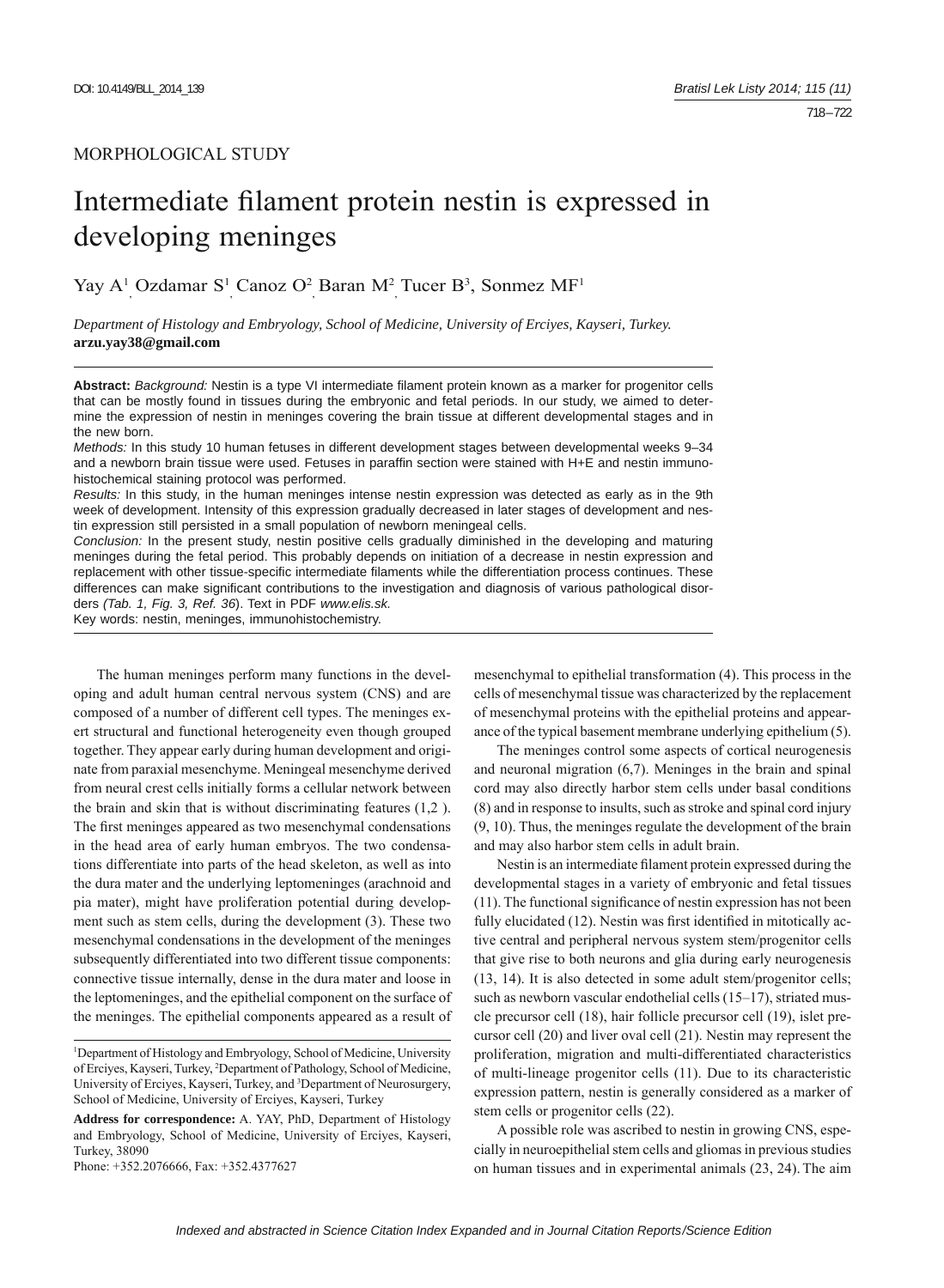of this study was to analyze nestin expression in embryonic, fetal and postnatal human meninges.

### **Methods**

#### *Tissues and HE staining*

In the current study, a total of 10 human concepti between developmental weeks 9 and newborn were collected after spontaneous abortions from Department of Pathology, University of Erciyes, Faculty of Medicine (Tab.1). This study was approved by the Institutional Research Ethics Committee and adhered to Declaration of Helsinki guidelines (25).

The head areas of embryo and fetus were fixed in 10 % formaldehyde for 24 hours followed by dehydration through a graded ethanol series. These samples were made transparent in xylol and

embedded in paraffin wax. Sections in 5 μm thickness obtained from samples were transferred to slides covered with poly-L-lysine to prevent detachment. Every section was stained with hematoxylin-eosin to determine the morphological appearance of each part of the meninges in this section.

#### *Nestin immunohistochemistry*

Sections of 5 μm thick were obtained with microtom and were put on poly-L-lysine slides, and immunohistochemical procedures were applied after completion of the deparaffinization and rehydration stages. Immunohistochemistry was performed by using the avidin-biotin-peroxidase method and applied using a streptavidin-biotin kit. Briefly, each tissue section was deparaffinized, rehydrated and then incubated with 3 % fresh hydrogen peroxide  $(H_2O_2)$  in methanol for 10 min. After rinsing with phosp-



**Fig. 1. (A) The newly shaped meninges in the head area of a 9-week human embryo (arrow). C – Cortex, M – Medulla (H&E, x20). (B) At week 19 of human development, light microscopic appearance of mesenchymal layer that will be shaped on the surface of the molecular layer (arrow). SM – Stratum moleculare (H&E, x40). (C) The light microscopic appearance of fetal brain tissue at week 22. SM – Stratum moleculare (H&E, x20). (D) At developmental week 33, the meningeal cells surrounding the outer layer of brain tissue (arrow). SM – Stratum moleculare (H&E, x40).**



**Fig. 2. (A) Nestin expression of the meninges at week 9 of human development (arrow). (B) Nestin expression in sections of human meninges at week 14 (arrow). C – Cortex, M – Medulla (C) Sections of human meninges and nestin expression of meningeal cells at week 19 (arrow). SM – Stratum moleculare (D) The decrease in the expression of nestin at week 22 (arrow). SM – Stratum moleculare (Immunostaining of nestin, x40).**



**Fig. 3. (A) At more later stages of fetal development, meningeal cells at week 33 of the development of human meninges (arrow). (B) Nestin expression in the meninges covering newborn human brain tissue (arrow). (Immunostaining of nestin, x40). (C) During further development, immunoreactivity intensity of nestin increased in the cells of developing meninges. At later fetal developmental stages, immunoreactivity intensity of nestin decreased in all parts of developing meninges.**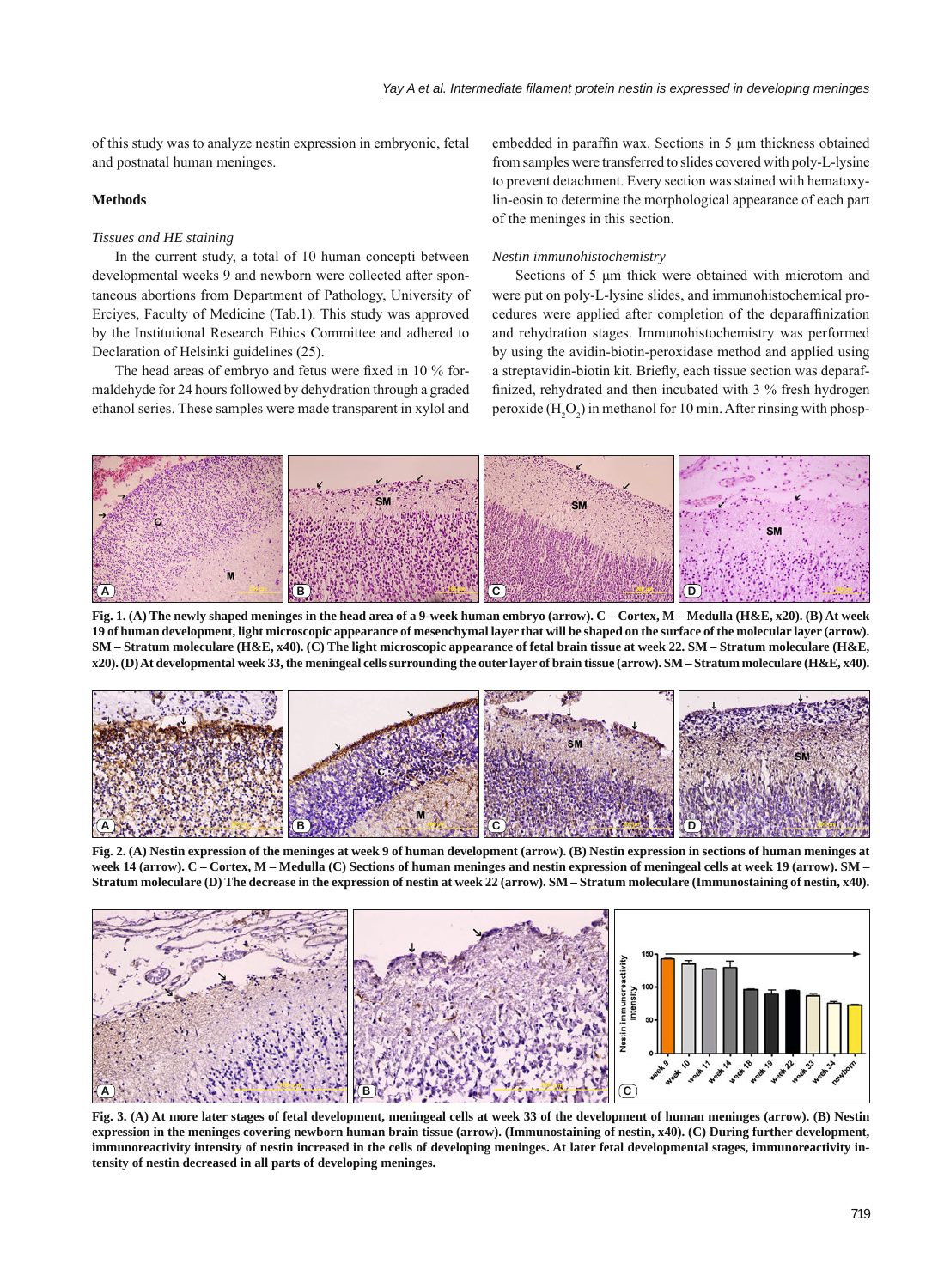#### 718 – 722

hate-buffered saline (PBS), antigen retrieval was carried out by microwave treatment in 0.01 M sodium citrate buffer (pH 6.0) at 100 °C for 15 min. Next, non-specific binding was blocked with normal goat serum for 15 min at room temperature, followed by incubation with monoclonal Mouse anti-human nestin antibody (Rb X nestin, AB 5922, Millipore, final dilution  $1:200$ ) overnight at 4 °C. After rinsing with PBS, the slides were incubated for 10 min at room temperature with biotin-conjugated secondary antibodies, followed by incubation with streptavidin-conjugated peroxidase working solution for 10 min. Subsequently, sections were stained for 10 min with 3,3'-diaminobenzidine tetrahydrochloride (DAB), counterstained with Mayer's hematoxylin, dehydrated and mounted. Negative controls were prepared by substituting PBS for primary antibody. All applications were performed at room temperature in a moist ambient to prevent samples from drying. The prepared samples were inspected by Olympus BX51 microscopy (Olympus, Tokyo, Japan).

#### *Quantitative immunohistochemistry*

In total, 10 samples were stained with nestin. Different reference areas (per visual fields) from fetuses were randomly defined and then analysis was performed on sections. The programs of Image J software and Graph Pad Prism were used to evaluate immune-reactivity intensity of nestin.

#### **Results**

Mesenchymal cell intensity covered 9 weeks, early embryonic process, brain tissue and the area that meninges will be developing from were evident. At this stage stratums have not been distinguished in the brain cortex (Fig. 1a). During early human development, layer distinguished in cortex is stratum moleculare, the nearest to cortex surface. Developed meninges were placed on this layer and covered all brain surface (Fig. 1b, c). Towards the end of the fetal life, brain tissue was similar to adult brain tissue with its neurons and other stratums. The molecular layer, the nearest to stratum moleculare surface of brain cortex was quite evident and had similar features to adult meninges (Fig. 1d).

Nestin expressed in progenitor cells during embryonic and fetal process was found in human meninges as early as in the 9th week of development (Fig. 2a). Its expression firstly increased during embryonic and early fetal periods. The gradually decreasing expression seen in mezenchymal condensation depends on fetal developing in area of the developing meninges (Fig. 2b, c, d). In later stages of fetal development, nestin positive cell populations were detected to be decreased in this area (Fig. 3a). Even during the postpartum period, nestin expression was negative in the most of the area of meninges, while weak expression of nestin was observed in some meningeal cells (Fig. 3b). Nestin expression in meninges of fetuses in different stages of development gradually decreased in progression of differentation. When this groups were compared in terms of intensity of nestin expression, gradual decrease of nestin expression was statistically significant depending on the progression of fetal development (Fig. 3c).

## **Discussion**

Recently, the intermediate filament proteins were shown to have important roles in cell division, proliferation and migration through participating in cytoplasmic transport. The change mechanism of the intracellular organisations is still not fully understood in various situations such as mitosis, differentiation and different pathological conditions of dynamic structure of intermediate filament proteins  $(26, 27)$ . The word nestin is an acronym of neuroepithelial stem cell protein (28) and it is a type VI intermediate filament protein forming bundles in neuroepithelial stem/progenitor cells in the growing central nervous system of rat embryos and in humans (20, 30). Nestin was expressed mostly in the progenitor cells of developing and innovating tissues in early periods of neural development and in CNS stem cells. Nestin was firstly identified by immunohistochemistry (13). Nestin expression in adult tissues was attributed to stem cell and progenitor cell populations. It was postulated that these progenitor cells are reactivated and proliferate and migrate in response to injury during tissue regeneration (30). The studies on human tissues and experimental animals revealed that nestin was highly expressed in neuroepithelial stem cells in CNS development and in gliomas (31, 32). Recently, nestin was shown to be expressed in progenitor cells of developing human spinal ganglia (33) and optic nerve (34). Nestin was detected in neuronal precursor cells, developing skeletal and cardiac musle cells, mesonephric mesenchyme, pancreatic progenitor cells and vascular endothelium, among others (30). Nestin expression in those cells subsequently decreased at later developmental stages and finally disappeared in terminally differentiated and mature cells (33, 34). Nestin expression was thought to be transient in these progenitor cells and differentiation in specialized cells types resulted in down-regulation of nestin and expression of other cells type-specific intermediate filaments, like neurofilaments in neurons (35).

Nestin expression in rat leptomeningeal cells was found at different developmental stages, however, gradually diminished in later fetal development and in the newborn (23). Nestin was temporarily expressed in multipotent neuroepithelial stem cells during embryonic development (36). Similar to these findings, in the present study, we detected nestin expression as early as in the 9th developmental week in human meninges and then it gra-

**Tab. 1. The intrauterine development weeks and number of human embryos.**

| Case | Weeks (Age) | Number |
|------|-------------|--------|
|      |             |        |
| ∍    | 10          |        |
| 3    | 11          |        |
|      | 14          |        |
|      | 18          |        |
|      | 19          |        |
|      | 22          |        |
| 8    | 33          |        |
| 9    | 34          |        |
| 10   | Newborn     |        |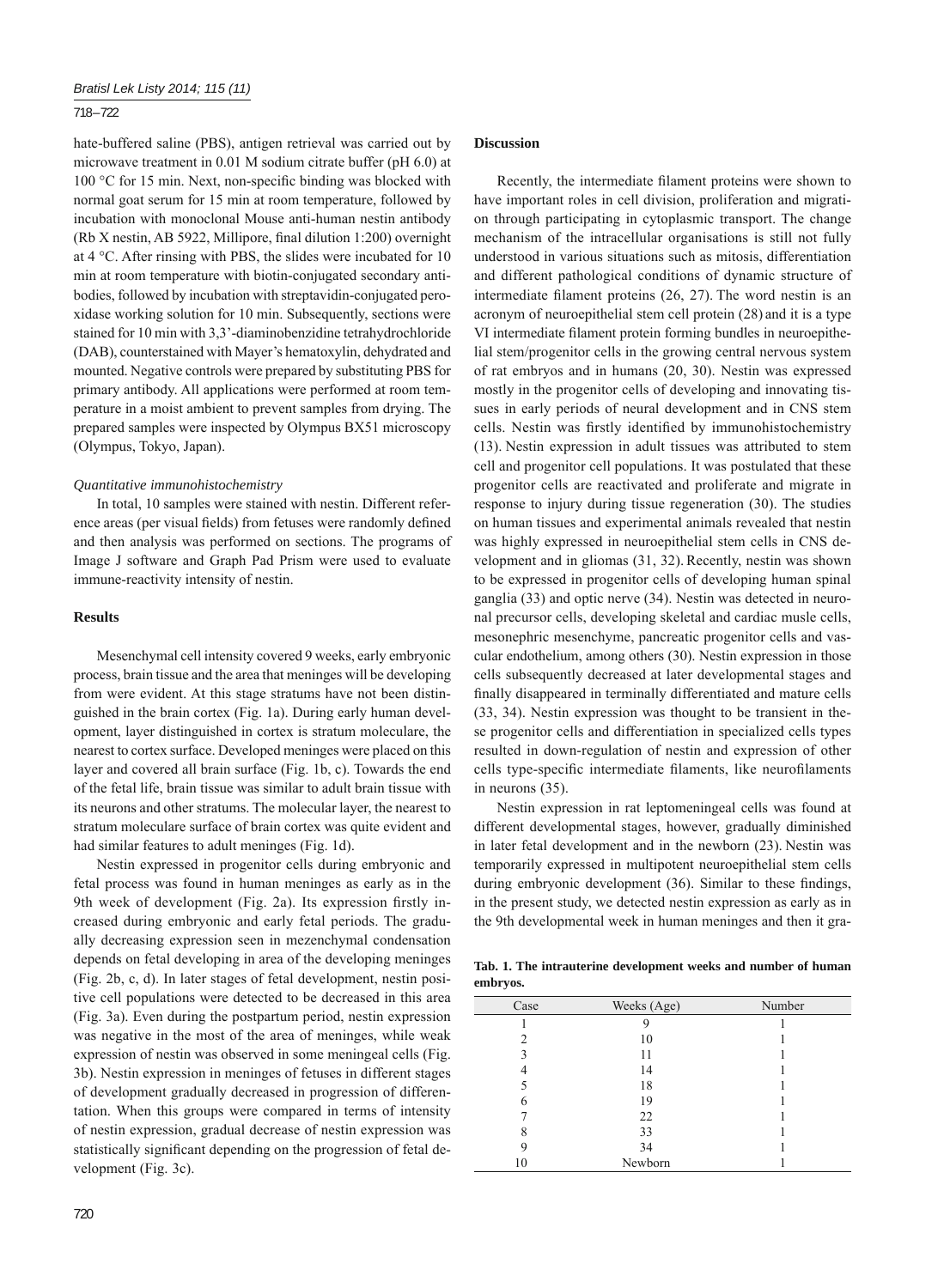dually decreased in later fetal development and after birth. In our study, according to the pattern of nestin expression in developing meninges, nestin may be demonstrated as a possible marker of immature cells during early development and later development stages. The cells expressing nestin represented immature cells which subsequently diminished during development of meninges, however still remained in a small population of normal meningeal cells after birth.

The identity of intermediate filament proteins in human meninges is incompletely understood. Their role is not established in pathologies, such as meningiomas, meningeal carcinomatosis or meningitis. In conclusion, nestin expression in immature meningeal cells of ectodermal origin was present both, during development process and after the birth. Nestin positive cells during maturation and development of meninges subsequently diminished, however, still remained in a small meningeal cells population in newborn brain tissue. This probably depends on decreased nestin expression and replacement with other tissuespesific intermediate filament proteins with advancing development. We speculate that these differences may have a significant contribution in the areas of investigation and diagnosis of various pathological disorders.

#### **References**

**1. Chen J, Boyle S, Zhao M, Su W, Takahashi K, Davis L, DeCaestecker M, Takahashi T, Breyer DM, Hao C.** Differential expression of the intermediate filament protein nestin during renal development and its localization in adult podocytes. J Am Soc Nephrol 2006; 17 (5): 1283–1291.

**2. Gagan JR, Tholpady SS, Ogle RC.** Cellular dynamics and tissue interactions of the dura mater during head development. Birth Defects Res C Embryo Today 2007; 81 (4): 297–304.

**3. Angelov DN, Vasilev VA.** Morphogenesis of rat cranial meninges: a light and electron-microscopic study. Cell Tissue Res 1989; 257 (1): 207–216.

**4. O'Rahilly R, Müller** F. The meninges in human development. J Neuropathol Exp Neurol 1986; 45 (5): 588–608.

**5. Herric SE, Mutsaers SE.** Mesothelial progenitor cells and their potential in tissue engineering. Int J Biochen Cell Biol 2004; 36 (4): 621–642.

**6. Lopez-Bendito G, Snachez-Alcaniz JA, Pla R, Borrell V, Pico E, Valdeolmillos M, Marin O.** Chemokine signaling controls intracortical migration and final distribution of GABAergic interneurons. J Neurosci 2008; 28 (7): 1613–1624.

**7. Siegenthaler JA, Ashique AM, Zarbalis K, Patterson KP, Hecht JH, Kane MA, Folias AE, Choe Y, May SR, Kume T, Napoli JL, Peterson AS, Pleasure SJ.** Retinoic acid from the meninges regulates cortical neuron generation. Cell 2009; 139 (3): 597–609.

**8. Bifari F, Decimo I, Chiamulera C, Bersan E, Malpeli G, Johansson J, Lisi V, Bonetti B, Fumagalli G, Pizzolo G, Krampera M.** Novel stem/progenitor cells with neuronal differentiation potential reside in the leptomeningeal niche. J Cell Mol Met 2009; 13 (9B): 3195–3208.

**9. Decimo I, Bifari F, Rodriguez FJ, Malpeli G, Dolci S, Lavarini V, Pretto S, Vasquez S, Sciancalepore M, Montalbano A, Berton V, Krampera M, Fumagalli G.** Nestin- and doublecortin-positive cells reside in adult spinal cord meninges and participate in injury-induced parenchymal reaction. Stem Cells 2011; 29 (12): 2062–2076.

**10. Nakagomi T, Molnar Z, Nakano-Doi A, Taguchi A, Saino O, Kubo S, Clausen M, Yoshikawa H, Nakagomi N, Matsuyama T**. Ischemiainduced neural stem/ progenitor cells in the pia mater following cortical infarction. Stem Cells Dev 2012; 20 (12): 2350–2354.

**11. Yang XH, Wu OL, Yu XB, Yu CX, Ma BF, Zang XM, Li SN, Lahn BT, Xiang AP.** Nestin expression in different tumours and its relevance to malignant grade. J Clin Pathol 2008; 61 (4): 467–473.

**12. Michalczyk K, Ziman M.** Nestin structure and predicted function in cellular cytoskeletal organisation. Histol Histopathol 2005; 20 (2): 665– 671.

13. Hockfield S, McKay RD. Identification of major cell classes in the developing mammalian nervous system. J Neurosci 1985; 5 (12): 3310–3328.

**14. Wiese C, Rolletschek A, Kania G, Blyszczuk P, Tarasov KV, Tarasova Y, Wersto RP, Boheler KR, Wobus AM.** Nestin expression: A property of multi-lineage progenitor cells? Cell Moll Life Sc 2004; 61 (19–20): 2510–2522.

**15. Shimizu T, Sugawara K, Tosaka M, Imai H, Hoya K, Takeuchi T, Sasaki T, Saito N.** Nestin expression in vascular malformations: a novel marker for proliferate endothelium. Neurol Med Chir 2006; 46 (3): 111–117.

**16. Mokrý J, Cízková D, Filip S, Ehrmann J, Osterreicher J, Kolár Z, English D.** Nestin expression by newly formed human blood vessels. Stem Cells Dev 2004; 13 (6): 658–664.

**17. Amoh Y, Yang M, Li L, Reynoso J, Bouvet M, Moossa AR, Katsuoka K, Hoffman RM.** Nestin-linked green fluorescent protein transgenic nude mouse for imaging human tumor angiogenesis. Cancer Res 2005; 65 (12): 5352–5357.

**18. Sejersen T, Lendahl U.** Transient expression of the intermediate of the intermediate filament nestin during skeletal muscle development. J Cell Sci 1993; 106: 1291–1300.

**19. Li L, Mignone J, Yang M, Matic M, Penman S, Enikolopov G, Hoffman RM.** Nestin expression in hair follicle sheath progenitor cells. Proc Natl Acad Sci USA 2003; 100 (7): 9958–9961.

**20. Maria-Engler SS, Corrêa-Giannella ML, Labriola L, Krogh K, Colin C, Lojudice FH, Aita CA, de Oliveira EM, Corrêa TC, da Silva IC, Genzini T, de Miranda MP, Noronha IL, Vilela L, Coimbra CN, Mortara RA, Guia MM, Eliaschewitz FG, Sogayar MC.** Co-locolization of nestin and insulin and expression of islet cell markers in long-term human pancreatic nestin-positive cell cultures. J Endocrinol 2004; 183 (3): 455–467.

**21. Gleiberman AS, Encinas JM, Mignone JL, Mignone JL, Michu**rina T, Rosenfeld MG, Enikolopov G. Expression of nestin green fluorescent protein transgene marks oval cells in the adult liver. Dev Dyn 2005; 234 (2): 413–421.

**22. Thiery JP.** Epithelial-mesenchymal transitions in development and pathologies. Curr Opin Cell Biol 2003; 15 (6): 740–746.

**23. Petricevic J, Forempoher G, Ostojic L, Mardesic-Brakus S, Andjelinovic S, Vukojevic K, Saraga-Babic M.** Expression of nestin, mesothelin and epithelial membrane antigen (EMA) in developing and adult human meninges and meningiomas. Acta Histochem 2011; 113 (7): 703–711.

**24. Dahlstrand J, Collins VP, Lendahl U.** Expression of the class VI intermediate filament nestin in human central nervous system tumours. Cancer Res 1992; 52 (19): 5334–5341.

**25. Williams JR.** The declaration of Helsinki and public health. Bull World Health Org 2008; 86 (8): 650–652.